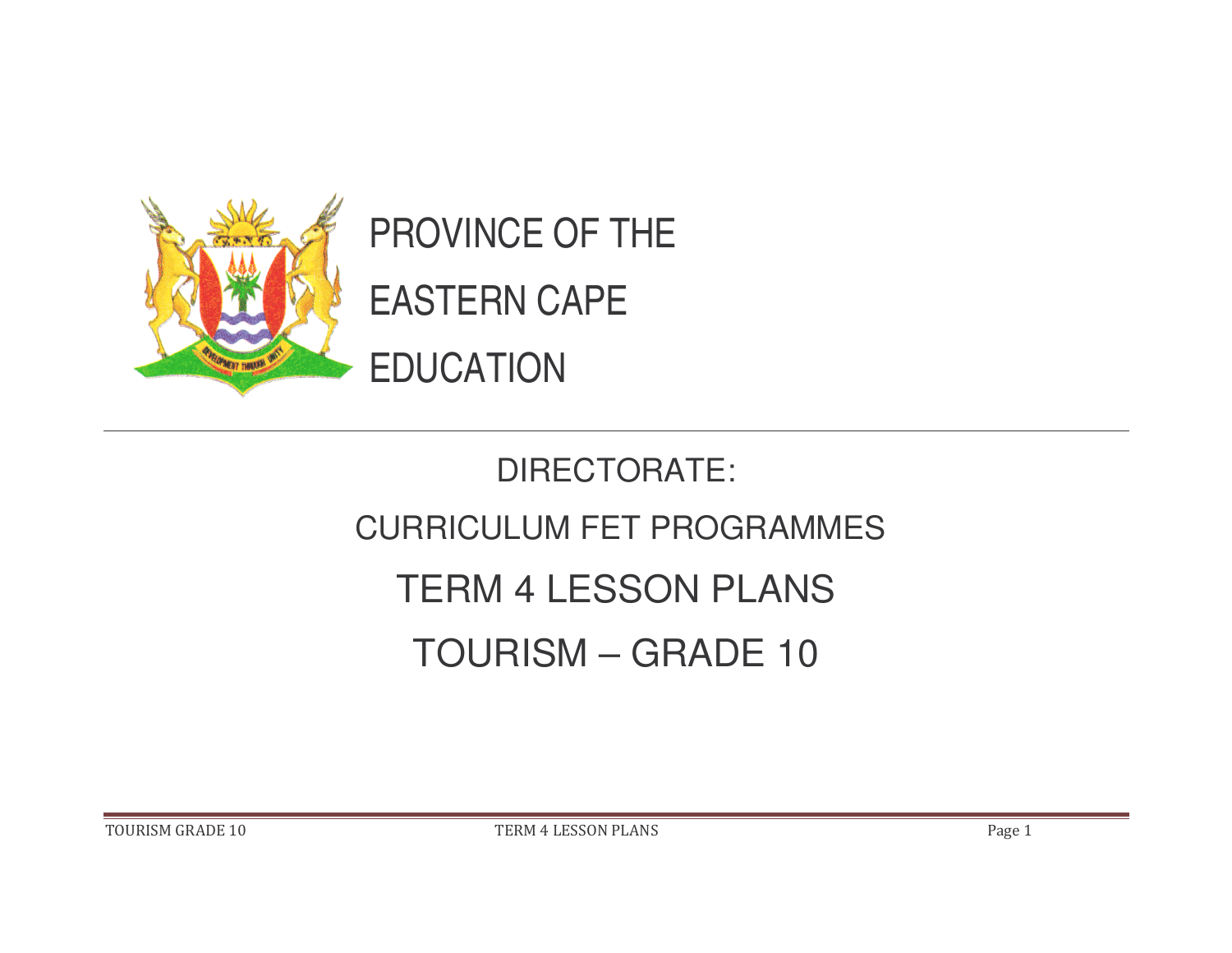## **FOREWORD**

The following Grade 10, 11 and 12 Lesson Plans were developed by Subject Advisors during May 2009. Teachers are requested to look at them, modify them where necessary to suit their contexts and resources. It must be remembered that Lesson Plans are working documents, and any comments to improve the lesson plans in this document will be appreciated. Teachers are urged to use this document with the following departmental policy documents: Subject Statement; LPG 2008; SAG 2008; Examination Guidelines 2009 and Provincial CASS Policy / Guidelines.

Lesson planning is the duty of each and every individual teacher but it helps when teachers sometimes plan together as <sup>a</sup> group. This interaction not only helps teachers to understand how to apply the Learning Outcomes (LOs) and Assessment Standards (ASs) but also builds up the confidence of the teachers in handling the content using new teaching strategies.

It must please be noted that in order to help teachers who teach across grades and subjects, an attempt has been made to **standardize lesson plan templates** and thus the new template might not resemble the templates used in each subject during the NCS training. However, all the essential elements of <sup>a</sup> lesson plan have been retained. This change has been made to assist teachers and lighten their administrative load.

Please note that these lesson plans are to be used only as <sup>a</sup> guide to complete the requirements of the Curriculum Statements and the work schedules and teachers are encouraged to develop their own learner activities to supplement and /or substitute some of the activities given here (depending on the school environment, number and type of learners in your class, the resources available to your learners, etc).

Do not forget to build in the tasks for the Programme of Assessment into your Lesson Plans.

Strengthen your efforts by supporting each other in clusters and share ideas. Good Luck with your endeavors to improve Teaching, Learning and Assessment.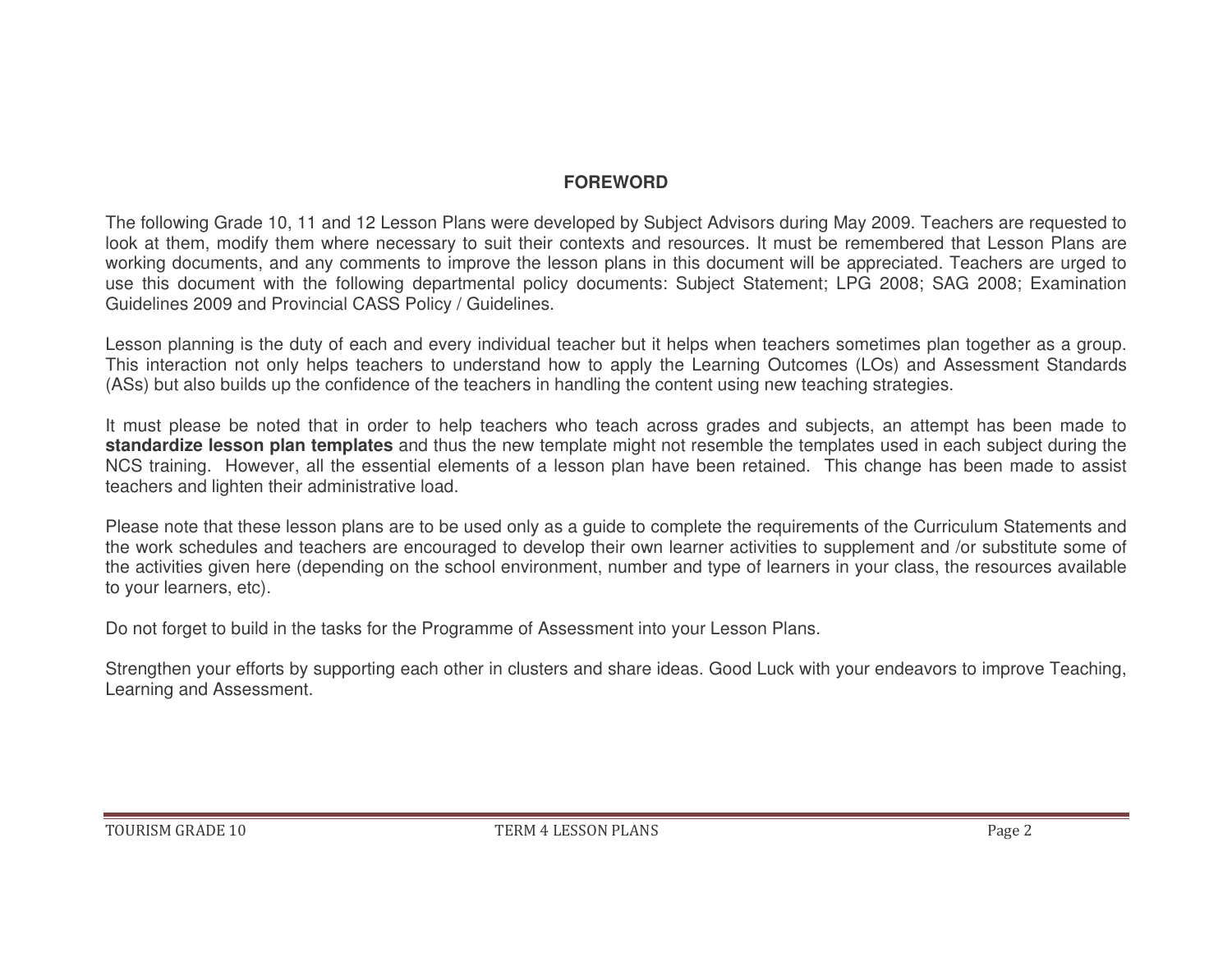| <b>SUBJECT: TOURISM</b>                                                                                                      | <b>GRADE: 10</b><br><b>LESSON PLAN1</b>                                                                                                                                               | <b>TERM4</b><br><b>TIME: 8 Hours</b>                                                                                                                                                                     |                                                                                                                                                                            |  |  |
|------------------------------------------------------------------------------------------------------------------------------|---------------------------------------------------------------------------------------------------------------------------------------------------------------------------------------|----------------------------------------------------------------------------------------------------------------------------------------------------------------------------------------------------------|----------------------------------------------------------------------------------------------------------------------------------------------------------------------------|--|--|
| <b>CONTENT:</b>                                                                                                              |                                                                                                                                                                                       |                                                                                                                                                                                                          |                                                                                                                                                                            |  |  |
| Effective teamwork as a means to achieve common goals.                                                                       |                                                                                                                                                                                       |                                                                                                                                                                                                          |                                                                                                                                                                            |  |  |
| <b>BASELINE ASSESSMENT:</b>                                                                                                  |                                                                                                                                                                                       |                                                                                                                                                                                                          |                                                                                                                                                                            |  |  |
| Effectiveness of working together in games, class groups, workers in community services etc.                                 |                                                                                                                                                                                       |                                                                                                                                                                                                          |                                                                                                                                                                            |  |  |
| <b>LEARNING OUTCOME 1: Tourism as</b><br>an interrelated system.                                                             | <b>LEARNING OUTCOME 2:</b><br><b>Responsible and sustainable</b><br>tourism.                                                                                                          | <b>LEARNING OUTCOME 3: Tourism</b><br><b>Geography, Attractions and Travel</b><br>Trends.                                                                                                                | <b>LEARNING OUTCOME 4: Customer</b><br>care and communication.                                                                                                             |  |  |
| The learner is able to evaluate the<br>tourism industry as an interrelated<br>system.                                        | The learner is able to demonstrate<br>an understanding of the importance<br>and benefit of responsible and<br>sustainable tourism on social.<br>economic and environmental<br>growth. | The learner is able to source, analyse<br>and critically evaluate information on<br>physical features, attractions, travel<br>trends and the impact that<br>events/occurrences have on a<br>destination. | The learner is able to apply effective<br>communication skills to demonstrate<br>professional conduct, deliver service<br>excellence and function as a member of a<br>team |  |  |
| 10.1.1 Demonstrate an<br>understanding of :<br>The concepts 'Tourism ' and<br>'tourist'<br>The reasons why people<br>travel. | 10.2.1 Demonstrate an<br>understanding of the concepts<br>'environment', 'eco-tourism', and'<br>'sustainable and responsible<br>tourism'                                              | 10.3.1. Apply map reading skills to<br>identify and locate physical features,<br>borders, land marks and so on for<br>use in a tourism context.                                                          | 10.4.1 Demonstrate an<br>understanding of the<br>impact of perception on<br>effective communication<br>and business profitability.                                         |  |  |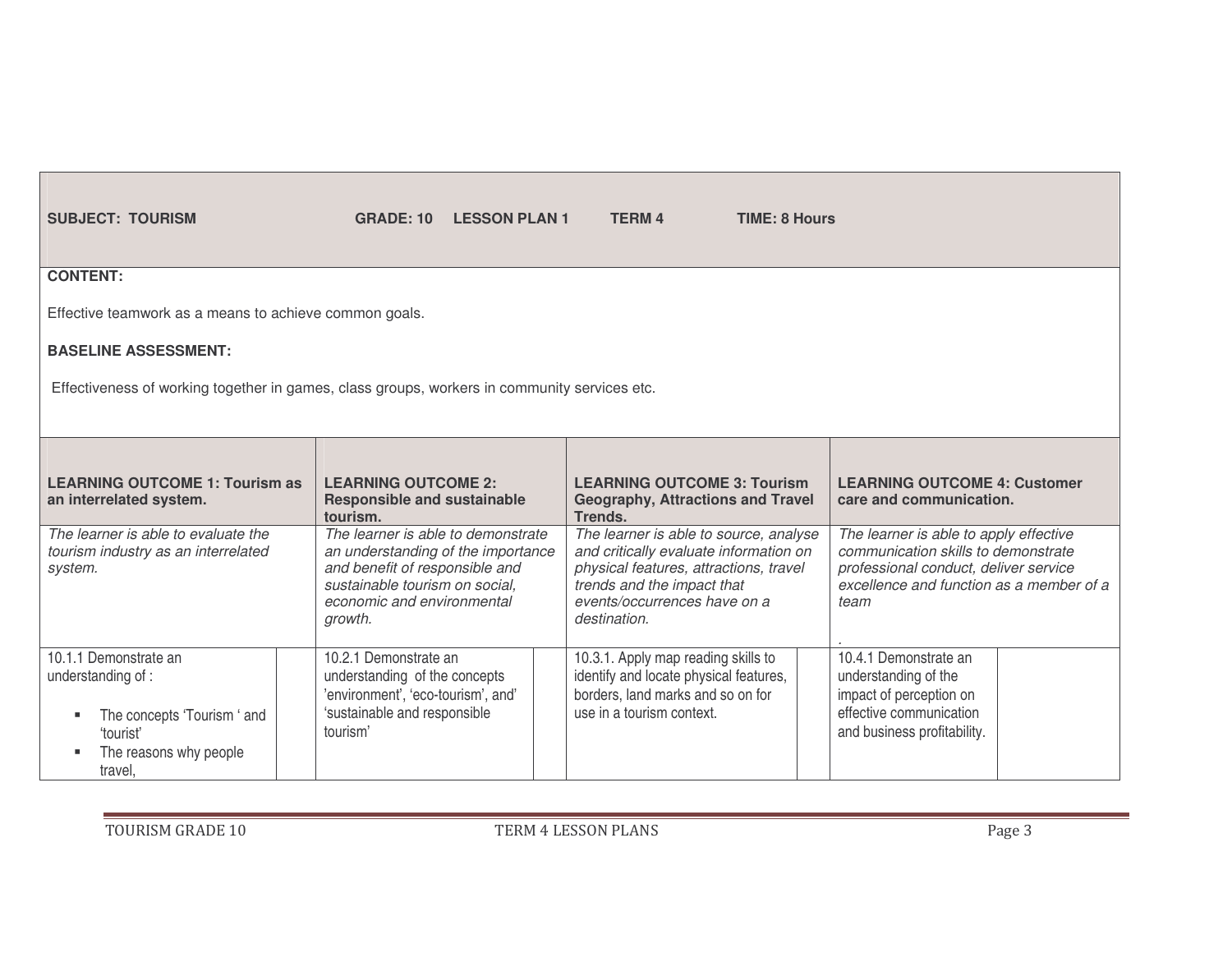| The sectors, sub-sectors<br>Ű.<br>and the role players in the<br>tourism industry (eg role<br>players in the tourism<br>distribution channel, support<br>services, marketing<br>agencies, policy makers)<br>Services and product<br>٠<br>offered by the sectors and<br>sub-sectors |                                                                                                |                                                                                                                                                                    |                                                                                                                                                                 |
|------------------------------------------------------------------------------------------------------------------------------------------------------------------------------------------------------------------------------------------------------------------------------------|------------------------------------------------------------------------------------------------|--------------------------------------------------------------------------------------------------------------------------------------------------------------------|-----------------------------------------------------------------------------------------------------------------------------------------------------------------|
| 10.1.2 Identify the different types of<br>tourists and match their needs with<br>the services and products provided<br>by each of the sectors and sub-<br>sectors                                                                                                                  | 10.2.2 Examine the role of the<br>community in protecting the<br>environment.                  | 10.3.2 Interpret distance tables to<br>determine distances between South<br>Africa's major cities.                                                                 | 10.4.2 Recognise what<br>comprises service and<br>explain the importance<br>and value of providing<br>quality service.                                          |
| 10.1.3 Source information on job and<br>career opportunities available in the<br>tourism sectors, sub-sectors and<br>related services.                                                                                                                                             | 10.2.3 Demonstrate an<br>understanding of the concepts<br>'heritage' and 'world heritage site' | 10.3.3 Investigate and discuss<br>South Africa's role in terms of<br>supporting tourism in the SADC<br>region.                                                     | 10.4.3 Identify factors<br>that constitute a team<br>within the learning<br>environment, and explain<br>the need for effective<br>teamwork to achieve<br>goals. |
|                                                                                                                                                                                                                                                                                    |                                                                                                | 10.3.4 Analyse and report on<br>tourism arrival statistics to determine<br>Foreign market share;<br>Length of stay in each<br>province;<br>Average expenditure per | 10.4.4 Determine the<br>various types of<br>equipment and<br>technology used to<br>communicate in a<br>business environment.                                    |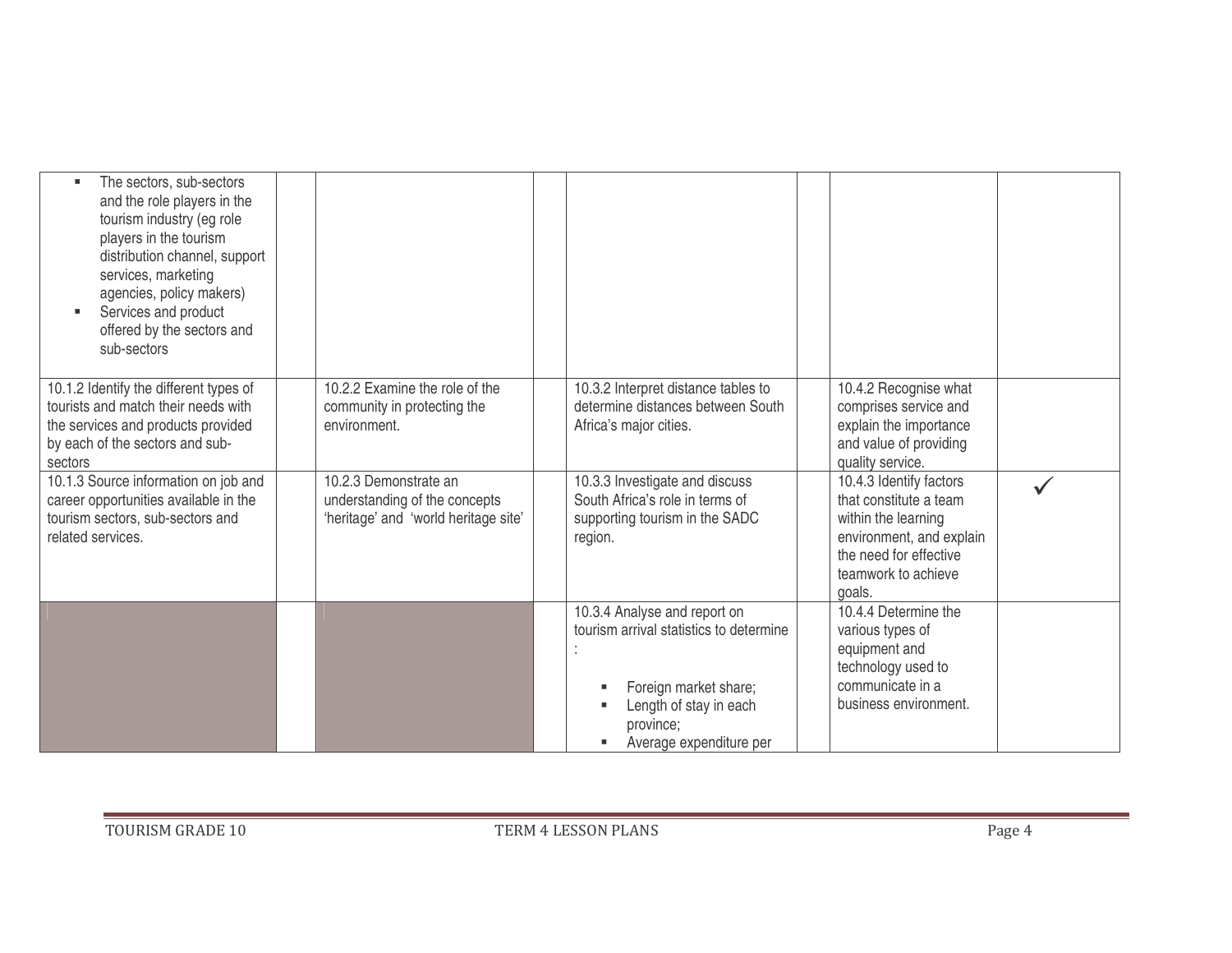|                                                                                                                                                        |                                                                                                          | tourist.                                                                                                                          |                                                                                                                                             |                                 |
|--------------------------------------------------------------------------------------------------------------------------------------------------------|----------------------------------------------------------------------------------------------------------|-----------------------------------------------------------------------------------------------------------------------------------|---------------------------------------------------------------------------------------------------------------------------------------------|---------------------------------|
|                                                                                                                                                        |                                                                                                          | 10.3.5 Discuss the value that foreign<br>exchange adds to an economy                                                              |                                                                                                                                             |                                 |
|                                                                                                                                                        |                                                                                                          | 10.3.6 Demonstrate an<br>understanding of the concepts<br>'global event', 'political situations'<br>and 'unforeseen occurrences'. |                                                                                                                                             |                                 |
| <b>TEACHER ACTIVITIES</b>                                                                                                                              | <b>LEARNER ACTIVITIES</b>                                                                                | <b>RESOURCES</b>                                                                                                                  | <b>ASSESSMENT</b>                                                                                                                           | <b>DATE</b><br><b>COMPLETED</b> |
| Asks learners to recap from their<br>Grade9/10 study of Life Orientation<br>what the term 'Team' and 'Teamwork'<br>means.                              | Learners respond to the teacher's<br>questions.                                                          | <b>Textbooks</b>                                                                                                                  | <b>Case Studies</b><br>Class<br>discussion/deb<br>ate/talk show<br>Analysis of TV<br>٠<br>teamwork<br>shows -small<br>group<br>discussions. |                                 |
| From the responses of learners the<br>teacher defines the terms "Team" and<br>"Teamwork and writes them on the<br>board.                               | Listen and write down points.                                                                            | Guest lecturer                                                                                                                    |                                                                                                                                             |                                 |
| Refers to the 'Learning environment' of<br>the classroom and asks learners to<br>mention factors constituting a team in<br>their learning environment. | Learners mention different<br>contributing factors constituting a<br>team in their learning environment. |                                                                                                                                   |                                                                                                                                             |                                 |
| Unpacks relevant content for effective<br>teamwork and what a team has to set in<br>order to succeed.(Roles and                                        | Learners write down notes and ask<br>questions for clarity                                               |                                                                                                                                   |                                                                                                                                             |                                 |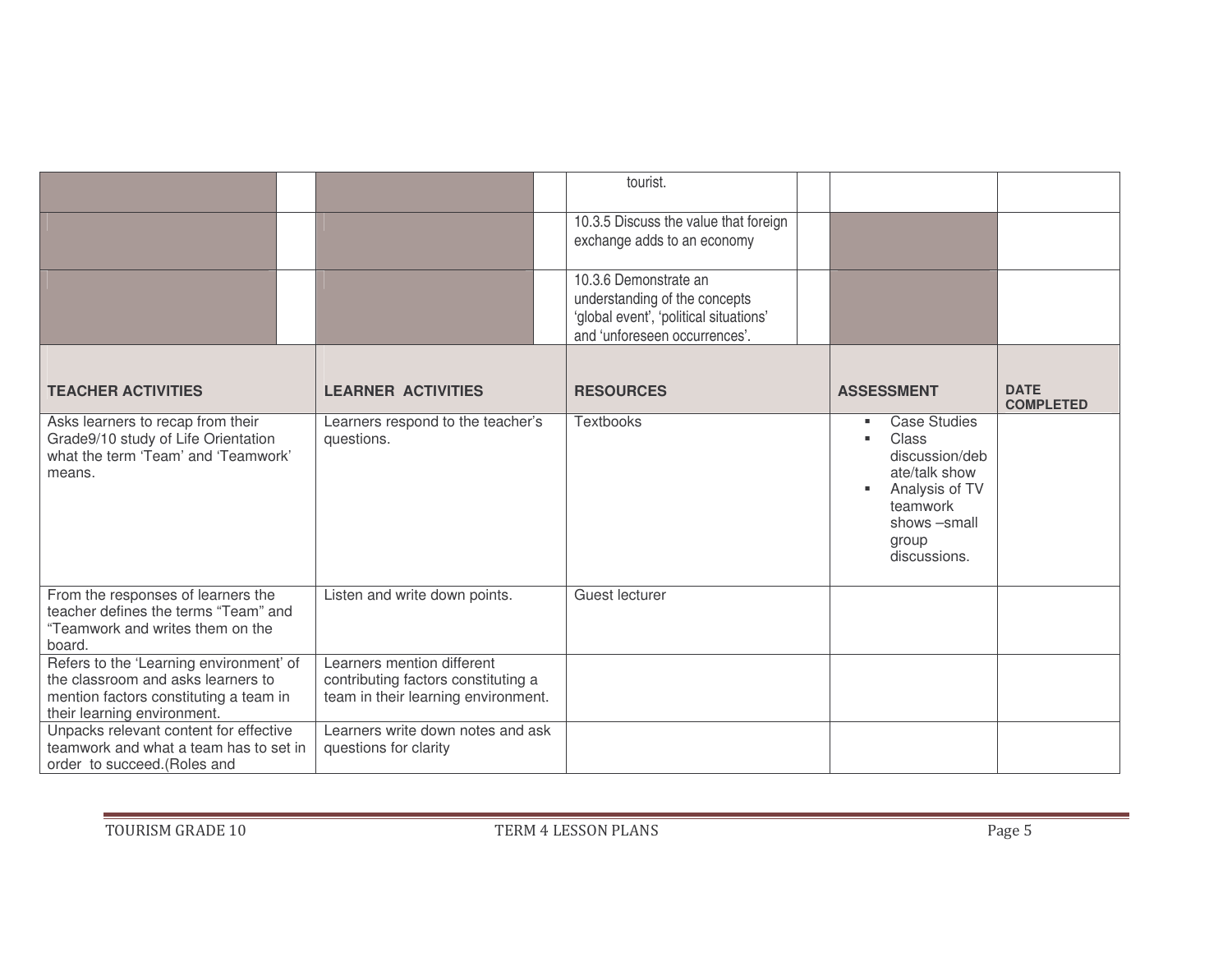| responsibilities of team members and                                                                                                                                      |                                                                                       |  |  |  |
|---------------------------------------------------------------------------------------------------------------------------------------------------------------------------|---------------------------------------------------------------------------------------|--|--|--|
| objectives set to achieve team goals)                                                                                                                                     |                                                                                       |  |  |  |
| Asks learners about challenges that can<br>be faced by a team, thus affecting its<br>functionality.(Group dynamics/<br>fragmentation of teams for a variety of<br>reasons | Learners respond by providing<br>examples of group dynamics.                          |  |  |  |
| Divides learners into groups/teams and<br>allocates task teams                                                                                                            |                                                                                       |  |  |  |
| From their responsibilities the teacher<br>requests for inter group evaluation of<br>responsibility and to evaluate on<br>possible reasons for fragmentation of<br>teams. | Learners from break away groups<br>to receive responsibilities from their<br>teacher. |  |  |  |
| Homework : Definition of terms Team, Teamwork.                                                                                                                            |                                                                                       |  |  |  |
| Enrichment / expanded opportunities: Visit industry /Tourism Sectors to view teamwork.                                                                                    |                                                                                       |  |  |  |
|                                                                                                                                                                           |                                                                                       |  |  |  |

SIGNATURES:

| <b>TEACHER</b> | <b>DATE</b> | HOD / SMT | <b>DATE</b> |
|----------------|-------------|-----------|-------------|
|                |             |           |             |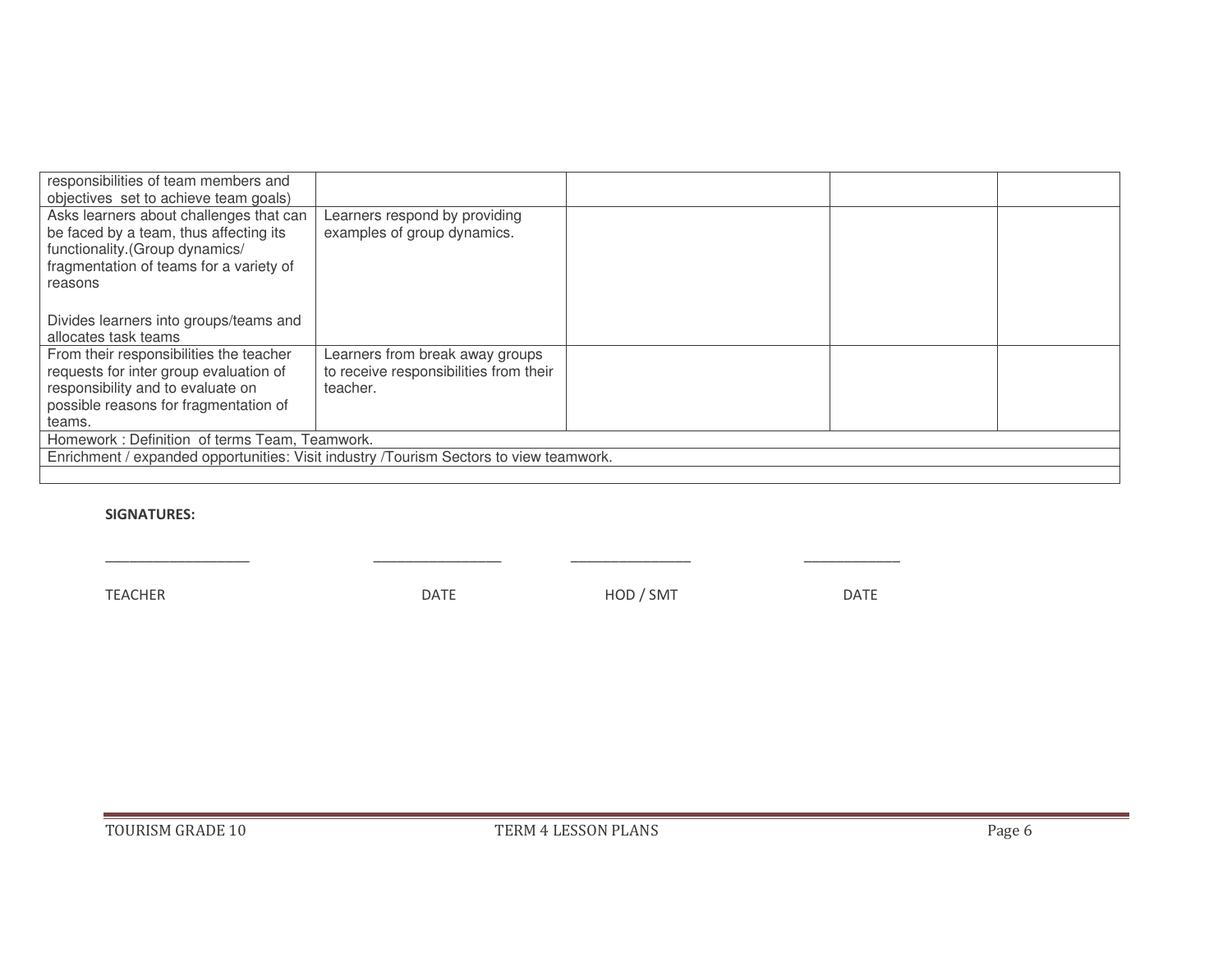| <b>SUBJECT: TOURISM</b>                                                                                                                                                                                                                                                           | <b>GRADE: 10</b><br><b>LESSON PLAN 2</b>                                                                                                                                              | <b>TERM4</b><br><b>TIME: 8 Hours</b>                                                                                                                                                                     |                                                                                                                                                                             |
|-----------------------------------------------------------------------------------------------------------------------------------------------------------------------------------------------------------------------------------------------------------------------------------|---------------------------------------------------------------------------------------------------------------------------------------------------------------------------------------|----------------------------------------------------------------------------------------------------------------------------------------------------------------------------------------------------------|-----------------------------------------------------------------------------------------------------------------------------------------------------------------------------|
| <b>CONTENT:</b>                                                                                                                                                                                                                                                                   |                                                                                                                                                                                       |                                                                                                                                                                                                          |                                                                                                                                                                             |
| Impact of perception on effective communication and business profitability.                                                                                                                                                                                                       |                                                                                                                                                                                       |                                                                                                                                                                                                          |                                                                                                                                                                             |
| <b>LEARNING OUTCOME 1: Tourism as</b><br>an interrelated system.                                                                                                                                                                                                                  | <b>LEARNING OUTCOME 2:</b><br><b>Responsible and sustainable</b><br>tourism.                                                                                                          | <b>LEARNING OUTCOME 3: Tourism</b><br><b>Geography, Attractions and Travel</b><br>Trends.                                                                                                                | <b>LEARNING OUTCOME 4: Customer</b><br>care and communication.                                                                                                              |
| The learner is able to evaluate the<br>tourism industry as an interrelated<br>system.                                                                                                                                                                                             | The learner is able to demonstrate<br>an understanding of the importance<br>and benefit of responsible and<br>sustainable tourism on social.<br>economic and environmental<br>growth. | The learner is able to source, analyse<br>and critically evaluate information on<br>physical features, attractions, travel<br>trends and the impact that<br>events/occurrences have on a<br>destination. | The learner is able to apply effective<br>communication skills to demonstrate<br>professional conduct, deliver service<br>excellence and function as a member<br>of a team. |
| 10.1.1 Demonstrate an<br>understanding of :<br>The concepts 'Tourism ' and<br>'tourist'<br>The reasons why people<br>travel,<br>The sectors, sub-sectors<br>and the role players in the<br>tourism industry (e.g. role<br>players in the tourism<br>distribution channel, support | 10.2.1 Demonstrate an<br>understanding of the concepts<br>'environment', 'eco-tourism',<br>and' 'sustainable and<br>responsible tourism'                                              | 10.3.1. Apply map reading skills to<br>identify and locate physical<br>features, borders, and land marks<br>and so on for use in a tourism<br>context.                                                   | 10.4.1 Demonstrate an<br>understanding of the<br>impact of perception<br>on effective<br>communication and<br>business profitability.                                       |

- Г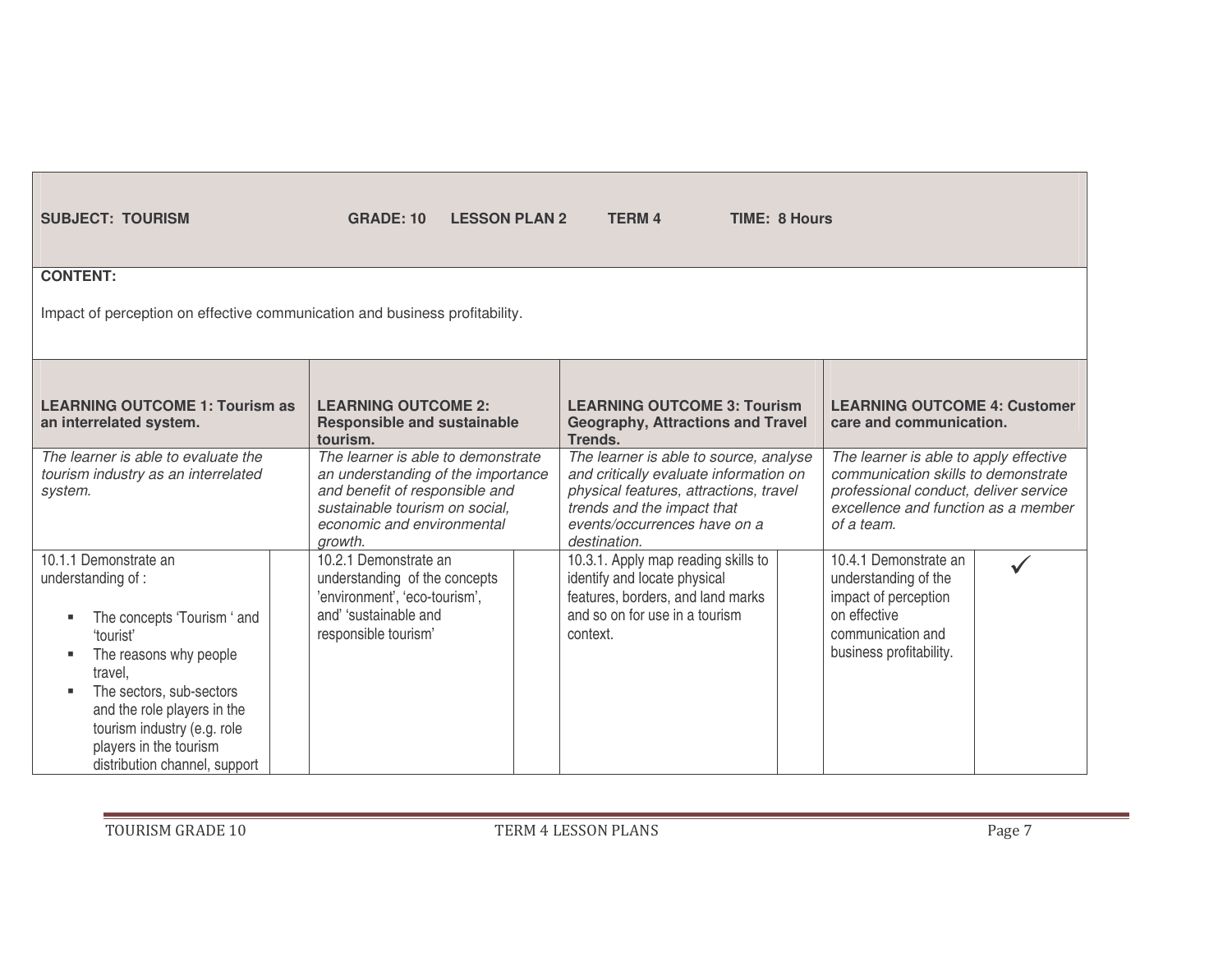| services, marketing<br>agencies, policy makers)<br>Services and product offered<br>by the sectors and sub-<br>sectors                                             |                                                                                                   |                                                                                                                                                                                     |                                                                                                                                                                 |
|-------------------------------------------------------------------------------------------------------------------------------------------------------------------|---------------------------------------------------------------------------------------------------|-------------------------------------------------------------------------------------------------------------------------------------------------------------------------------------|-----------------------------------------------------------------------------------------------------------------------------------------------------------------|
| 10.1.2 Identify the different types of<br>tourists and match their needs with<br>the services and products provided<br>by each of the sectors and sub-<br>sectors | 10.2.2 Examine the role of the<br>community in protecting the<br>environment.                     | 10.3.2 Interpret distance tables to<br>determine distances between<br>South Africa's major cities.                                                                                  | 10.4.2 Recognise what<br>comprises service and<br>explain the importance<br>and value of providing<br>quality service.                                          |
| 10.1.3 Source information on job and<br>career opportunities available in the<br>tourism sectors, sub-sectors and<br>related services.                            | 10.2.3 Demonstrate an<br>understanding of the concepts<br>'heritage' and 'world heritage<br>site' | 10.3.3 Investigate and discuss<br>South Africa's role in terms of<br>supporting tourism in the SADC<br>region.                                                                      | 10.4.3 Identify factors<br>that constitute a team<br>within the learning<br>environment, and<br>explain the need for<br>effective teamwork to<br>achieve goals. |
|                                                                                                                                                                   |                                                                                                   | 10.3.4 Analyse and report on<br>tourism arrival statistics to<br>determine :<br>Foreign market share;<br>Length of stay in each<br>province;<br>Average expenditure per<br>tourist. | 10.4.4 Determine the<br>various types of<br>equipment and<br>technology used to<br>communicate in a<br>business environment.                                    |
|                                                                                                                                                                   |                                                                                                   | 10.3.5 Discuss the value that<br>foreign exchange adds to an<br>economy                                                                                                             |                                                                                                                                                                 |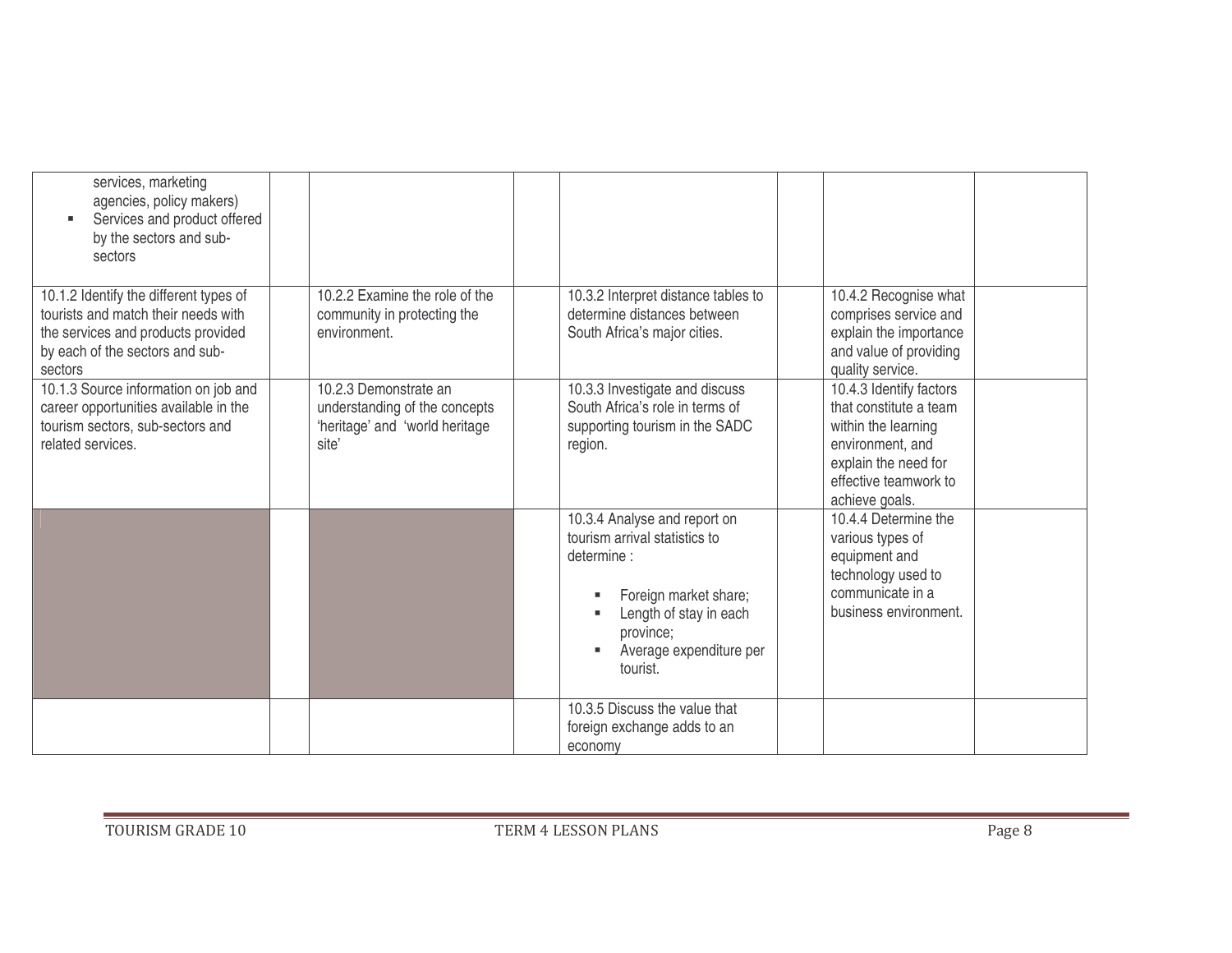|                                                                                                                                                                                                     |                                                                                                                                   | 10.3.6 Demonstrate an<br>understanding of the concepts<br>'global event', 'political situations'<br>and 'unforeseen occurrences'. |                                                                |                                 |
|-----------------------------------------------------------------------------------------------------------------------------------------------------------------------------------------------------|-----------------------------------------------------------------------------------------------------------------------------------|-----------------------------------------------------------------------------------------------------------------------------------|----------------------------------------------------------------|---------------------------------|
| <b>TEACHER ACTIVITIES</b>                                                                                                                                                                           | <b>LEARNER ACTIVITIES</b>                                                                                                         | <b>RESOURCES</b>                                                                                                                  | <b>ASSESSMENT</b>                                              | <b>DATE</b><br><b>COMPLETED</b> |
| Refers learners to their break-away<br>groups in the previous lesson and<br>asks them about the effect of different<br>attitudes and personalities of group<br>members in teamwork                  | Learners respond by<br>٠<br>mentioning the positive and<br>negative attitudes of up<br>members towards<br>achievement of the task | <b>Textbooks</b>                                                                                                                  | Dictionary<br>٠<br>search<br>Case<br>studies<br>Role play<br>п |                                 |
| Unpacks the term 'perception' by<br>explaining what perception is.                                                                                                                                  | Listen and write down<br>٠<br>important points.                                                                                   | <b>Textbooks</b>                                                                                                                  |                                                                |                                 |
| Discusses the influence of<br>preconceived perception on effective<br>communication<br>Ask learners to give examples of their<br>experience on how preconceived<br>perceptions affect communication | Listen effectively and give<br>ж.<br>examples if they have.<br>Respond by giving different<br>examples of their experiences.      |                                                                                                                                   |                                                                |                                 |
| Explains what stereotyping or labelling<br>of people is and the relationship<br>between stereotyping and perception.                                                                                | Listen and some learners<br>$\mathbf{u}$ .<br>cite cases where people<br>have been labelled                                       | Textbook                                                                                                                          |                                                                |                                 |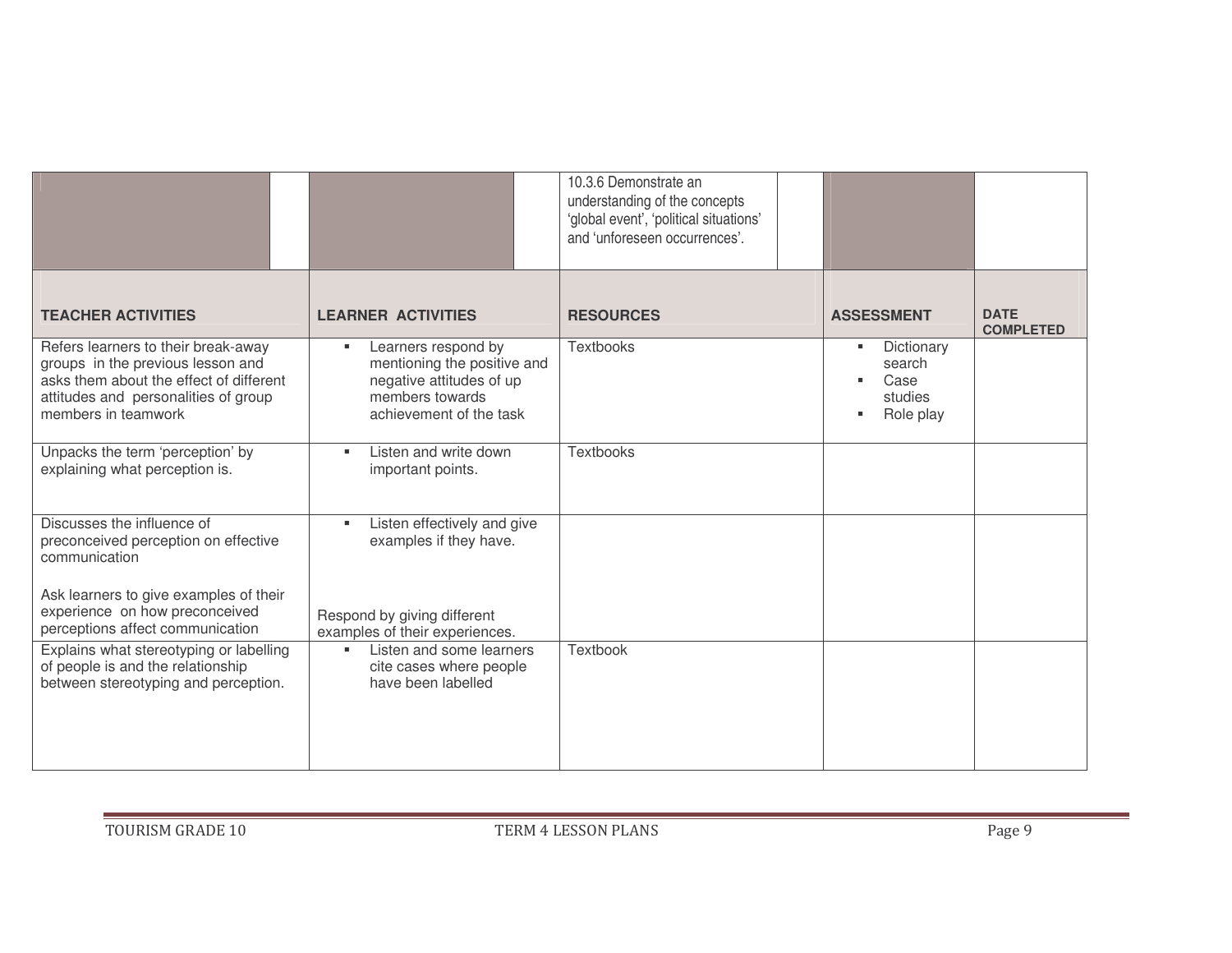| Discusses the concept 'effective<br>communication', and, with examples,<br>explains why it is essential for good<br>customer relations | Listen and contribute by<br>giving their examples to<br>show understanding | Literature on communication |  |
|----------------------------------------------------------------------------------------------------------------------------------------|----------------------------------------------------------------------------|-----------------------------|--|
| Discusses the impact of perception /                                                                                                   | Listen and engage in a                                                     |                             |  |
| labeling/ stereotyping on business                                                                                                     | discussion                                                                 |                             |  |
| profitability giving examples to clarify<br>the points.                                                                                |                                                                            |                             |  |
|                                                                                                                                        |                                                                            |                             |  |
| Homework: As determined by the teacher.                                                                                                |                                                                            |                             |  |
| Enrichment / Expanded opportunities :                                                                                                  |                                                                            |                             |  |
| <b>Teacher Reflections:</b>                                                                                                            |                                                                            |                             |  |
|                                                                                                                                        |                                                                            |                             |  |
|                                                                                                                                        |                                                                            |                             |  |
|                                                                                                                                        |                                                                            |                             |  |
|                                                                                                                                        |                                                                            |                             |  |

SIGNATURES:

TEACHER HOD /SMT DATE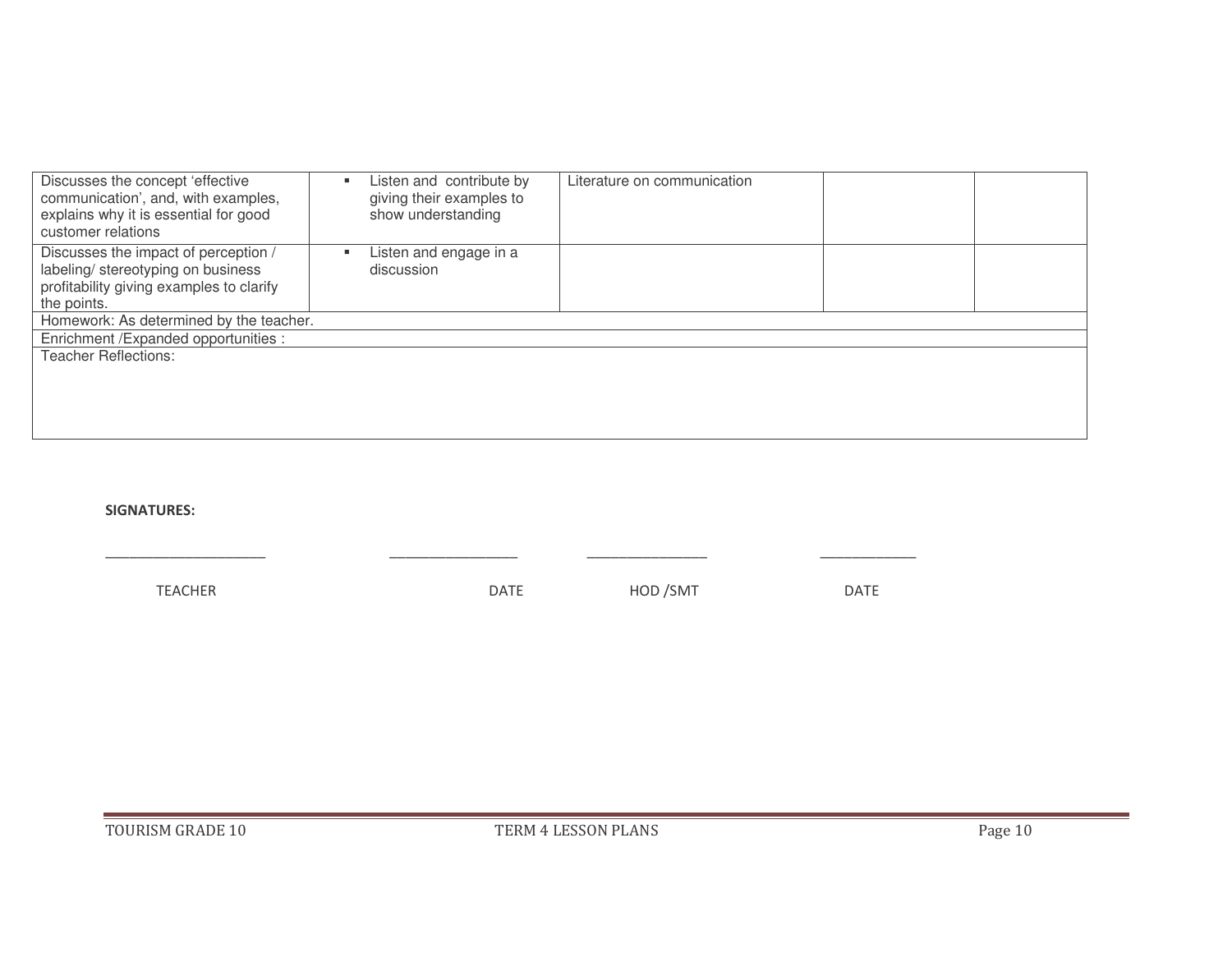| <b>SUBJECT: TOURISM</b>                                                                                                                                  | <b>GRADE: 10</b><br><b>LESSON PLAN 3</b>                                                                                                                                              | <b>TERM 4</b><br><b>TIME: 8 Hours</b>                                                                                                                                                                    |                                                                                                                                                                             |
|----------------------------------------------------------------------------------------------------------------------------------------------------------|---------------------------------------------------------------------------------------------------------------------------------------------------------------------------------------|----------------------------------------------------------------------------------------------------------------------------------------------------------------------------------------------------------|-----------------------------------------------------------------------------------------------------------------------------------------------------------------------------|
| <b>CONTENT:</b>                                                                                                                                          |                                                                                                                                                                                       |                                                                                                                                                                                                          |                                                                                                                                                                             |
| Job and career opportunities in tourism                                                                                                                  |                                                                                                                                                                                       |                                                                                                                                                                                                          |                                                                                                                                                                             |
| <b>BASELINE ASSESSMENT</b>                                                                                                                               |                                                                                                                                                                                       |                                                                                                                                                                                                          |                                                                                                                                                                             |
| Tourism sectors and sub-sectors and the services they render.<br>Entrepreneurial opportunities in community<br>×                                         |                                                                                                                                                                                       |                                                                                                                                                                                                          |                                                                                                                                                                             |
| <b>LEARNING OUTCOME 1: Tourism as</b><br>an interrelated system.                                                                                         | <b>LEARNING OUTCOME 2:</b><br><b>Responsible and sustainable</b><br>tourism.                                                                                                          | <b>LEARNING OUTCOME 3: Tourism</b><br><b>Geography, Attractions and Travel</b><br>Trends.                                                                                                                | <b>LEARNING OUTCOME 4: Customer</b><br>care and communication.                                                                                                              |
| The learner is able to evaluate the<br>tourism industry as an interrelated<br>system.                                                                    | The learner is able to demonstrate<br>an understanding of the importance<br>and benefit of responsible and<br>sustainable tourism on social.<br>economic and environmental<br>growth. | The learner is able to source, analyse<br>and critically evaluate information on<br>physical features, attractions, travel<br>trends and the impact that<br>events/occurrences have on a<br>destination. | The learner is able to apply effective<br>communication skills to demonstrate<br>professional conduct, deliver service<br>excellence and function as a member<br>of a team. |
| 10.1.1 Demonstrate an<br>understanding of :<br>The concepts 'Tourism ' and<br>'tourist'<br>The reasons why people<br>travel,<br>The sectors, sub-sectors | 10.2.1 Demonstrate an<br>understanding of the concepts<br>'environment', 'eco-tourism',<br>and' 'sustainable and<br>responsible tourism'                                              | 10.3.1. Apply map reading skills to<br>identify and locate physical<br>features, borders, and land marks<br>and so on for use in a tourism<br>context.                                                   | 10.4.1 Demonstrate an<br>$\checkmark$<br>understanding of the<br>impact of perception<br>on effective<br>communication and<br>business profitability.                       |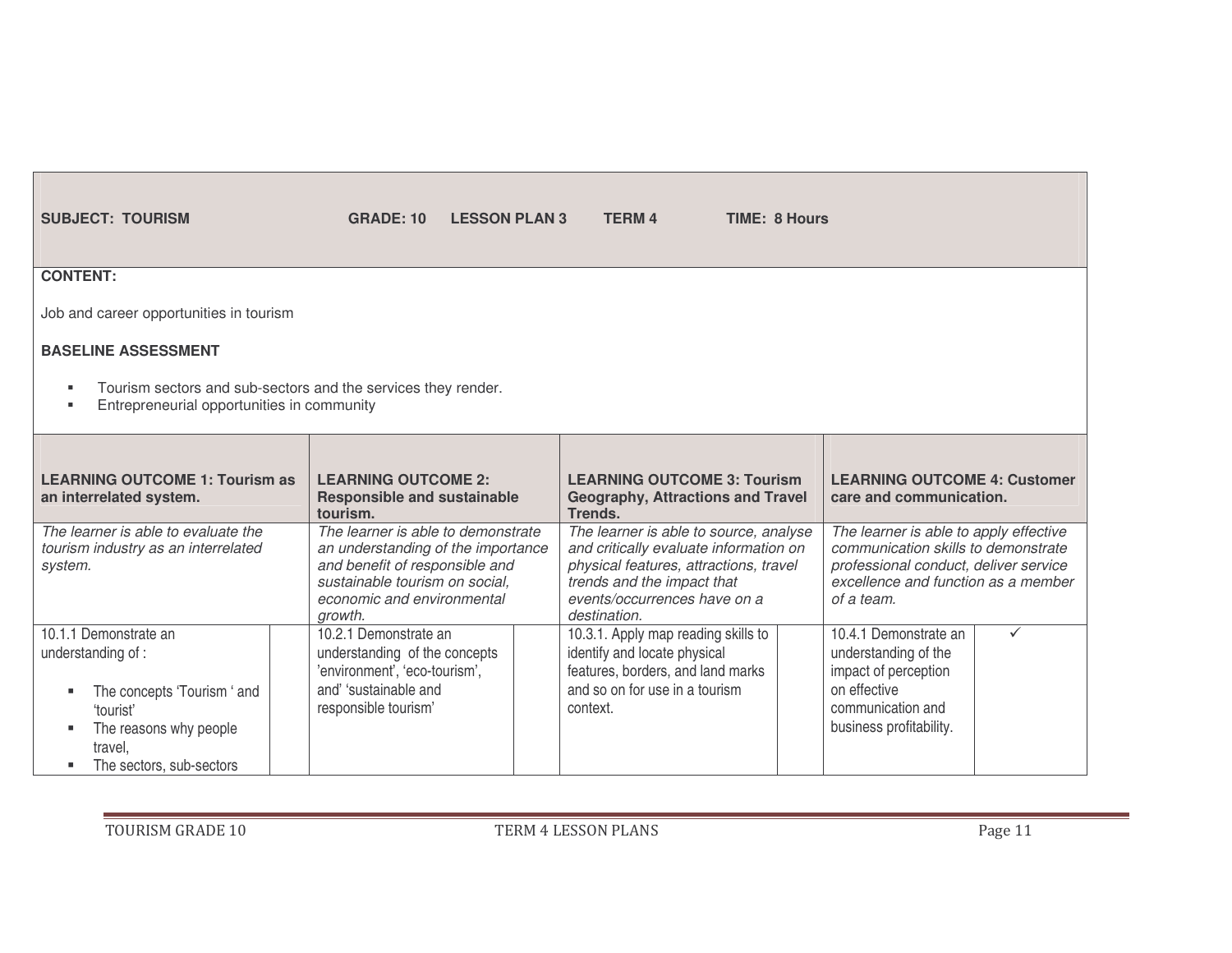| and the role players in the<br>tourism industry (e.g. role<br>players in the tourism<br>distribution channel, support<br>services, marketing<br>agencies, policy makers)<br>Services and product<br>offered by the sectors and<br>sub-sectors |                                                                                                        |                                                                                                                                                                                     |                                                                                                                                                   |  |
|-----------------------------------------------------------------------------------------------------------------------------------------------------------------------------------------------------------------------------------------------|--------------------------------------------------------------------------------------------------------|-------------------------------------------------------------------------------------------------------------------------------------------------------------------------------------|---------------------------------------------------------------------------------------------------------------------------------------------------|--|
| 10.1.2 Identify the different types of<br>tourists and match their needs with<br>the services and products provided<br>by each of the sectors and sub-<br>sectors<br>10.1.3 Source information on job and                                     | 10.2.2 Examine the role of the<br>community in protecting the<br>environment.<br>10.2.3 Demonstrate an | 10.3.2 Interpret distance tables to<br>determine distances between<br>South Africa's major cities.<br>10.3.3 Investigate and discuss                                                | 10.4.2 Recognize what<br>comprises service and<br>explain the importance<br>and value of providing<br>quality service.<br>10.4.3 Identify factors |  |
| career opportunities available in the<br>tourism sectors, sub-sectors and<br>related services.                                                                                                                                                | understanding of the concepts<br>'heritage' and 'world heritage<br>site'                               | South Africa's role in terms of<br>supporting tourism in the SADC<br>region.                                                                                                        | that constitute a team<br>within the learning<br>environment, and<br>explain the need for<br>effective teamwork to<br>achieve goals.              |  |
|                                                                                                                                                                                                                                               |                                                                                                        | 10.3.4 Analyse and report on<br>tourism arrival statistics to<br>determine :<br>Foreign market share;<br>Length of stay in each<br>province;<br>Average expenditure per<br>tourist. | 10.4.4 Determine the<br>various types of<br>equipment and<br>technology used to<br>communicate in a<br>business environment.                      |  |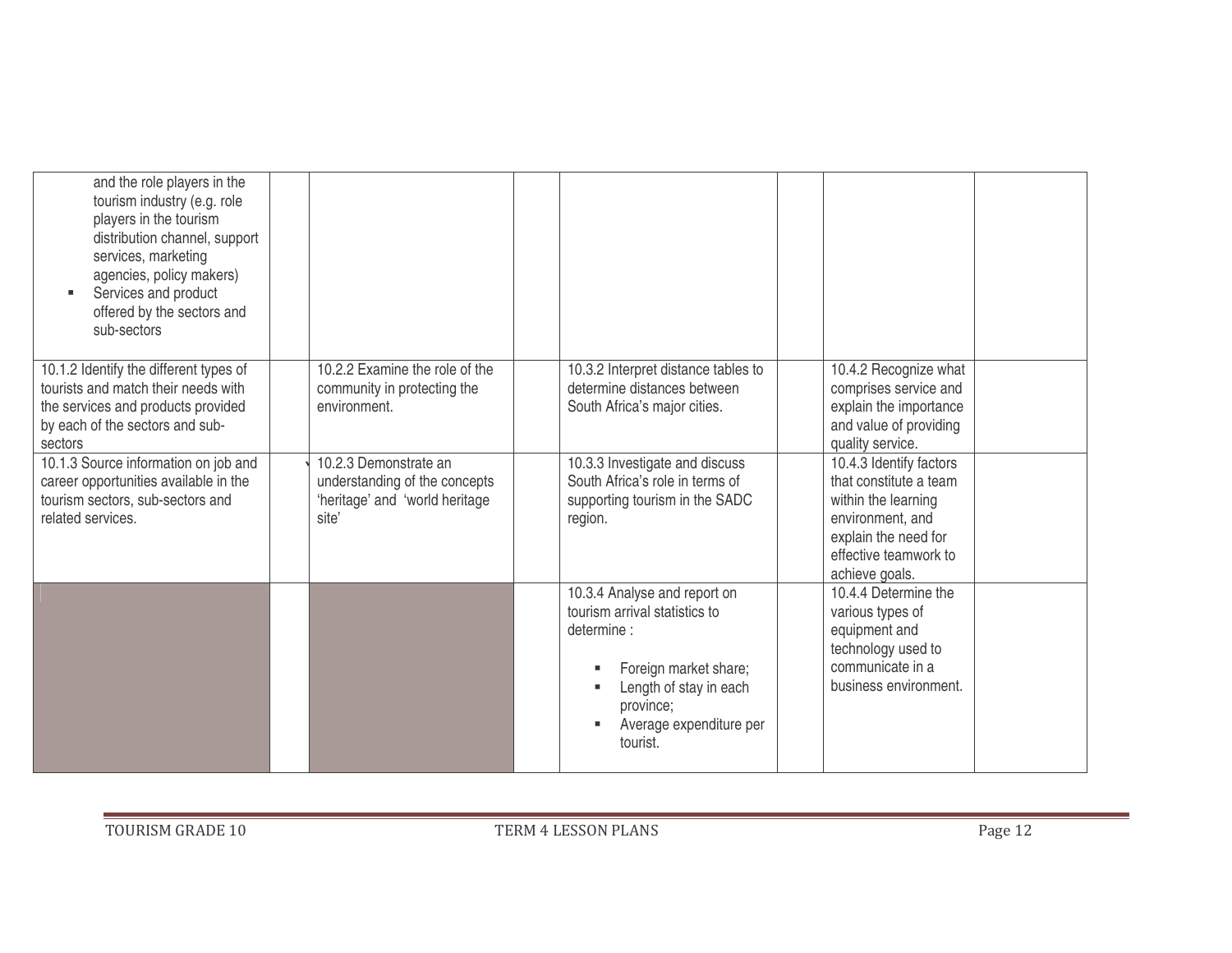|                                                                                                                                                                     |                                                                                                              | 10.3.5 Discuss the value that<br>foreign exchange adds to an<br>economy<br>10.3.6 Demonstrate an<br>understanding of the concepts<br>'global event', 'political situations'<br>and 'unforeseen occurrences'. |                                                                                                |                                 |
|---------------------------------------------------------------------------------------------------------------------------------------------------------------------|--------------------------------------------------------------------------------------------------------------|--------------------------------------------------------------------------------------------------------------------------------------------------------------------------------------------------------------|------------------------------------------------------------------------------------------------|---------------------------------|
| <b>TEACHER ACTIVITIES</b>                                                                                                                                           | <b>LEARNERS ACTIVITIES</b>                                                                                   | <b>RESOURCES</b>                                                                                                                                                                                             | <b>ASSESSMENT</b>                                                                              | <b>DATE</b><br><b>COMPLETED</b> |
| Asks learners about types of<br>qualifications available in<br>tourism<br>From learners responses, the<br>teacher mentions the various<br>qualifications in tourism | Respond by mentioning<br>٠<br>various qualifications they<br>know of<br>Listen attentively                   | Text books                                                                                                                                                                                                   | Analyse<br>٠<br>advertiseme<br>nts for filling<br>of vacant<br>posts.<br>Case<br>п<br>studies. |                                 |
| Informs learners about job and<br>2.<br>career opportunities in different<br>tourism sectors and sub-sectors                                                        | Learners write down the<br>٠<br>various job and career<br>opportunities.                                     | Career sections of<br>newspapers and magazines<br>Career exhibitions                                                                                                                                         |                                                                                                |                                 |
| Cites examples of<br>3.<br>entrepreneurial opportunities<br>and refers learners to the<br>internet and DEAT for more<br>information.                                | Learners write examples of<br>ж.<br>opportunities and interact<br>with the internet for more<br>information. | Visit websites<br>٠                                                                                                                                                                                          |                                                                                                |                                 |
| HOMEWORK:<br>ENRICHMENT / EXPANDED OPPORTUNITIES:                                                                                                                   |                                                                                                              |                                                                                                                                                                                                              |                                                                                                |                                 |